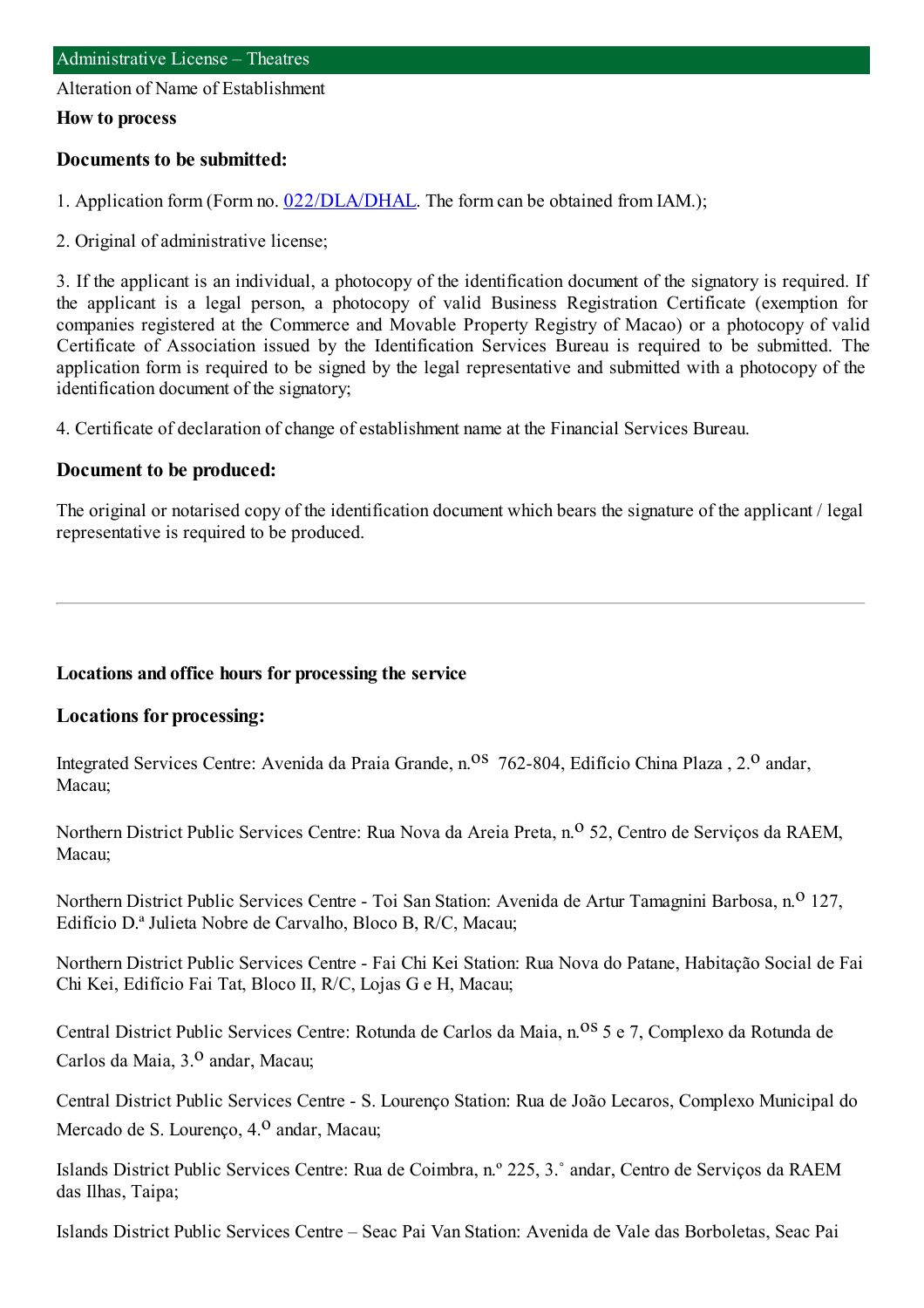Van Community Complex, 6.<sup>0</sup> andar, Coloane.

# **Office hours:**

Monday to Friday, 9:00 a.m. to 6:00 p.m. (no lunch break, closed on Saturdays, Sundays and public holidays)

### **Fees**

### **Application fee:**

A fee equivalent to half of the original license fee is required to be paid.

### **Form fee:**

Not applicable

### **Stamp duty:**

Not applicable

# **Security deposit:**

Not applicable

# **Fees, Charges and Prices List:**

[www.iam.gov.mo/p/pricetable/list](http://www.iam.gov.mo/p/pricetable/list)

### **Time required for processing**

### **Time for processing:**

10 working days

### **Remarks / important notes on application**

### **Important notes:**

1. The person concerned should file the application in person or authorise a representative to file the application;

2. The above documents are required to be signed by the applicant / legal representative except for the ones issued by government departments and public organisations.

### **Progress enquiry and obtaining result of service**

### **Method to obtain the result of service:**

Visit in person to obtain the result

### **Formalities**

• First-time Application